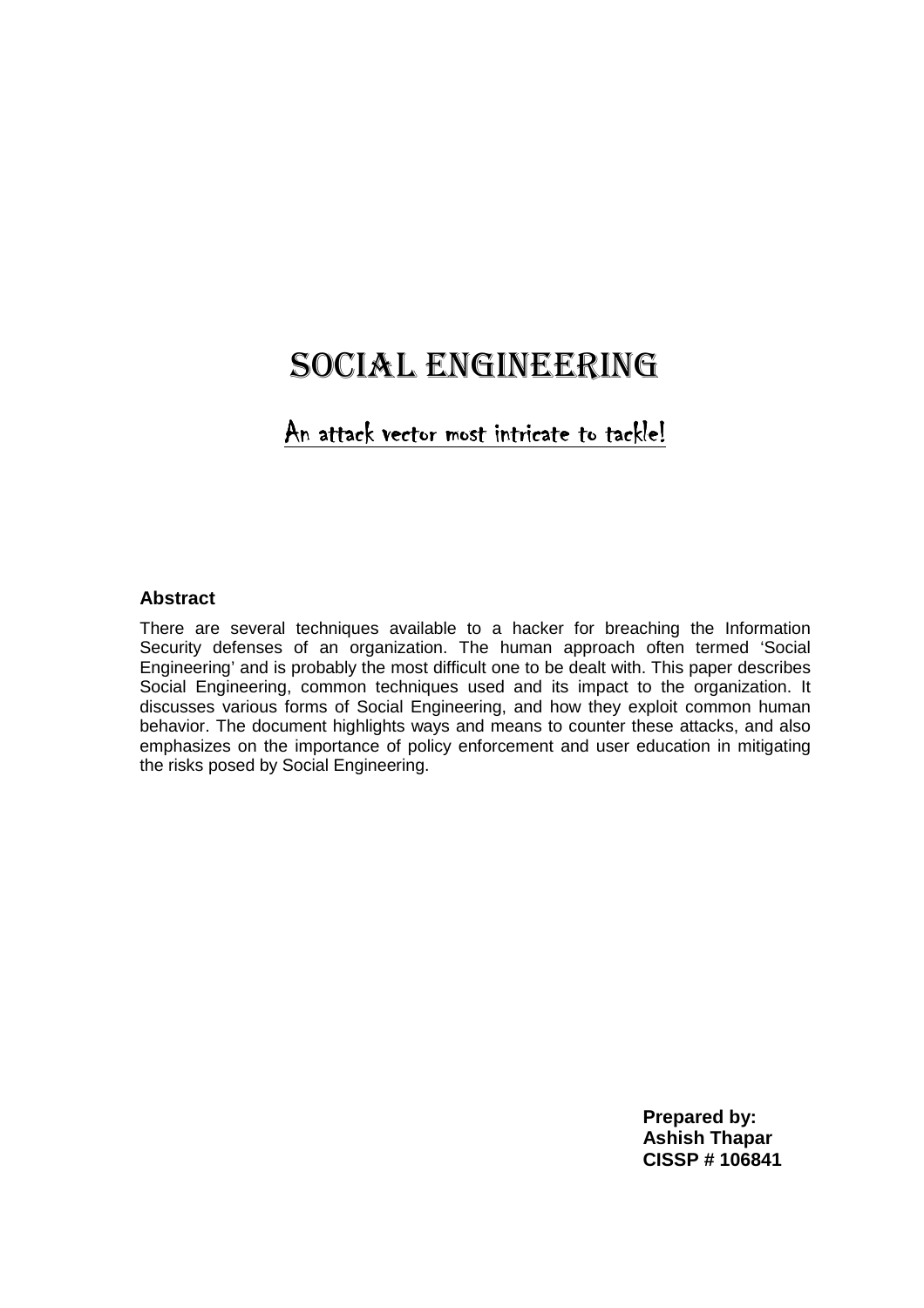# **Introduction**

As technical attacks on systems have increased, so have numerous technology based countermeasures being used successfully to thwart them. As a result, attackers are shifting their focus and are increasingly targeting people through the use of social engineering methods, often gaining unnoticed access to computer systems and sensitive data. This is due to the widely accepted fact that People are the 'weakest links' in a security framework. In the era of laws and legislations such as SOX (Sarbanes-Oxley), GLBA (Gramm-Leach-Bliley Act), HIPAA (Health Insurance Portability and Accountability Act) and more, it becomes imperative for everyone to prepare, defend and react to these attacks.

### **What is Social Engineering?**

Social Engineering is a collection of techniques used to manipulate people into performing actions or divulging confidential information. While similar to a confidence trick or a simple fraud, the term typically applies to trickery for information gathering or computer system access. In most of the cases the attacker never comes face-to-face with the victims and the latter seldom realize that they have been manipulated.

### **Why Social Engineering?**

Social Engineering uses human error or weakness (i.e. 'cognitive biases') to gain access to any system despite the layers of defensive security controls that may have been implemented. A hacker may have to invest a lot of time & effort in breaking an access control system, but he or she will find it much easier in persuading a person to allow admittance to a secure area or even to disclose confidential information. Despite the automation of machines and networks today, there is no computer system in the world that is not dependent on human operators at one point in time or another. Human interfaces will always be there to provide information and perform maintenance of the system.

### **Key Challenges**

Despite the humungous security threat posed by Social Engineering, very little is ever highlighted about it. Primary reason for the lack of discussion about Social Engineering can be attributed to shame. Most people see Social Engineering as an attack on their intelligence and wit, and no one wants to be considered ignorant or dumb to have been duped. This is why Social Engineering gets hidden in the closet as a "taboo" subject, whereas the fact is that no matter who a person is, he / she may be susceptible to a Social Engineering attack.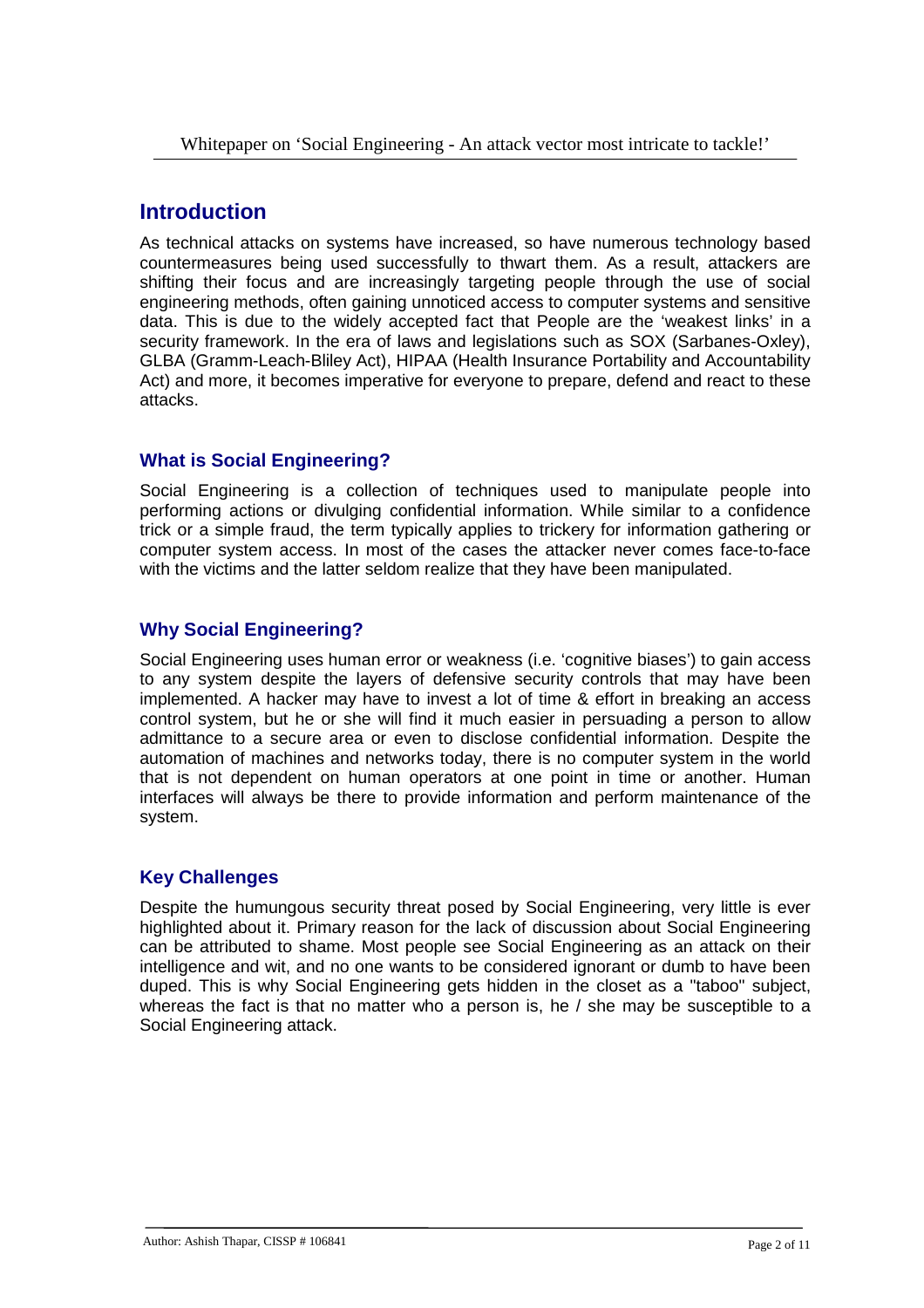# **Behaviors Vulnerable to Social Engineering Attacks**

Social Engineering has always been prevailing in some form or the other; primarily because of the some very natural facets of human behavior. A social engineer exploits these behavior patterns to drive the target towards becoming a victim in the attack. Common human behaviors that are exploited by social engineers are shown in the image provided hereunder.



Social engineering is still the most effective and probably the easiest method of getting around security obstacles. Sign of a truly successful social engineer is that, they extract information without raising any suspicion as to what they are doing.

**Reverse Social Engineering** on the other hand, describes a situation in which the target itself makes the initial approach and offers hacker, the information that they want. Such a scenario may seem unlikely, but figures of authority - particularly technical or social authority - often receive vital personal information, such as user IDs and passwords, because they are above suspicion. In this 'cake-walk' scenario for a hacker, the victims themselves reveal information or provide the access, without someone trying to manipulate them.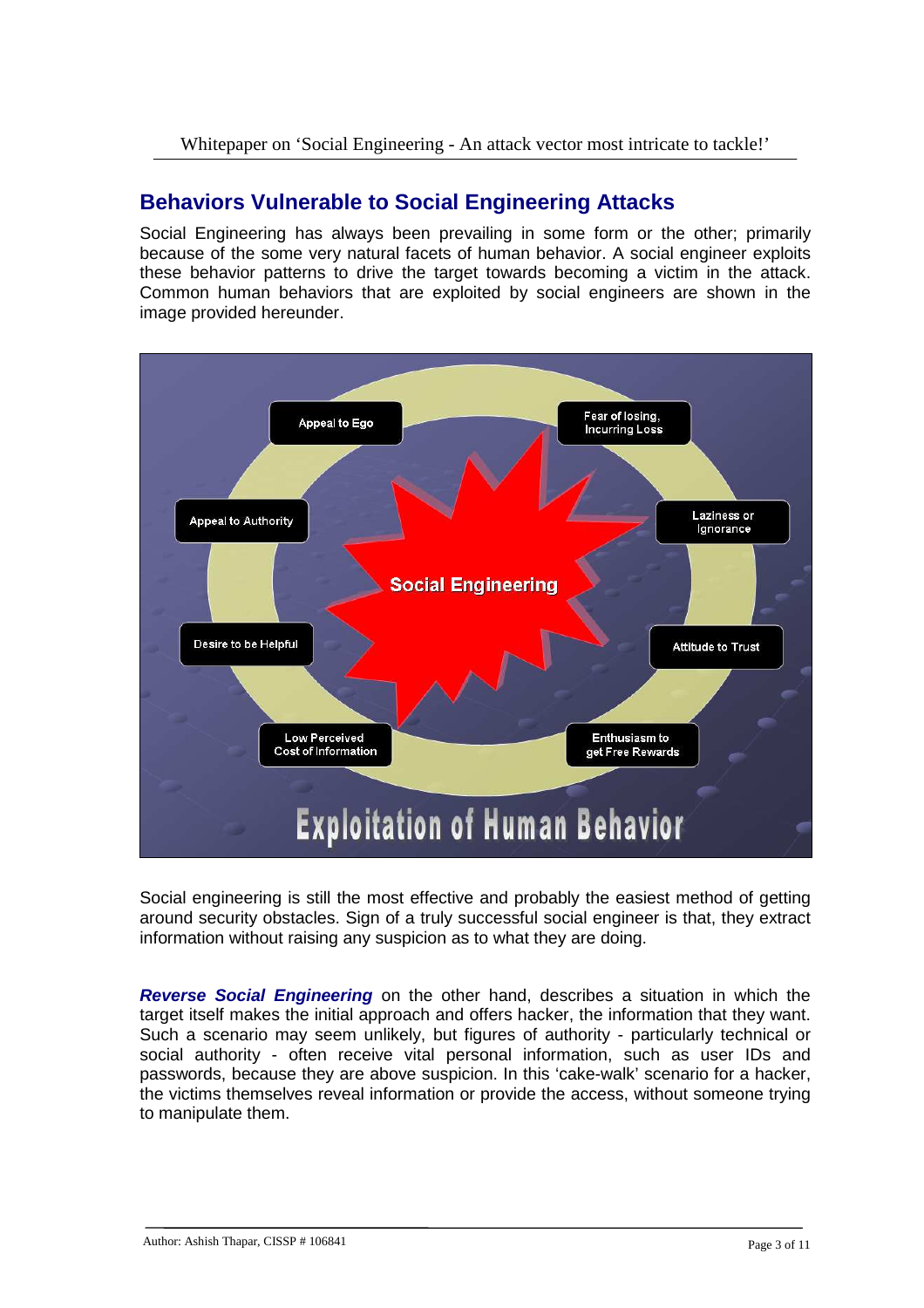# **Categories of Social Engineering**

There are two main categories under which all social engineering attempts could be classified – computer or technology based deception, and purely human based deception.

The *technology-based approach* is to deceive the user into believing that he is interacting with a 'real' application or system and get him to provide confidential information. For instance, the user gets a popup window, informing him that the computer application has a problem, and the user will need to re-authenticate in order to proceed. Once the user provides his ID and password on that pop up window, the damage is done. The hacker who has created the popup now has access to the user's id and password and is in a position to access the network and the computer system with credentials of that user.

Attacks based on *non-technical approach* are perpetrated purely through deception; i.e. by taking advantage of the victim's human behavior weaknesses (as described earlier). For instance, the attacker impersonates a person having a big authority; places a call to the help desk, and pretends to be a senior Manager, and says that he / she has forgotten his password and needs to get it reset right away. The help desk person resets the password and gives the new password to the person waiting at the other end of the phone. The attacker now has all the access to perform any malicious activity with the credentials of actual user.

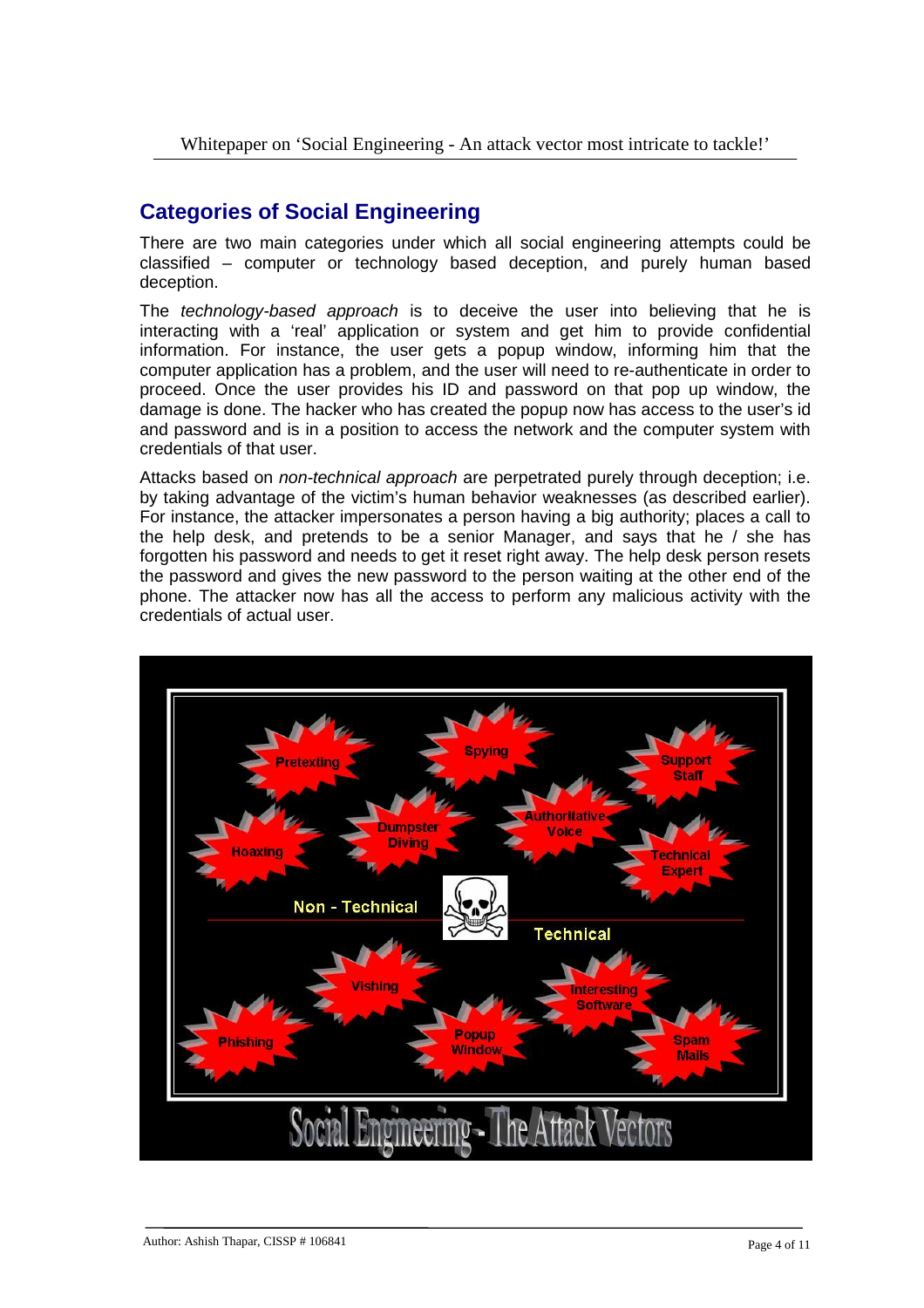#### **Technical Attack Vectors**

#### **Phishing**

This term applies to an email appearing to have come from a legitimate business, a bank, or credit card company requesting "verification" of information and warning of some dire consequences if it is not done. The letter usually contains a link to a fraudulent web page that looks legitimate with company logos and content and has a form that may request username, passwords, card numbers or pin details.

#### **Vishing**

It is the practice of leveraging Voice over Internet Protocol (VoIP) technology to trick private personal and financial information from the public for the purpose of financial reward. This term is a combination of "voice" and phishing. Vishing exploits the public's trust in landline telephone services, which have traditionally terminated in physical locations which are known to the telephone company, and associated with a bill-payer. However, with the advent of VoIP, telephone services may now terminate in computers, which are far more susceptible to fraudulent attacks than traditional "dumb" telephony endpoints.

#### **Spam Mails**

E-mails that offer friendships, diversion, gifts and various free pictures and information take advantage of the anonymity and camaraderie of the Internet to plant malicious code. The employee opens e-mails and attachments through which Trojans, Viruses and Worms and other uninvited programs find their way into systems and networks. He or she is motivated to open the message because it appears to offer useful information, such as security notices or verification of a purchase, promises an entertaining diversion, such as jokes, gossip, cartoons or photographs, give away something for nothing, such as music, videos or software downloads. The outcome can range in severity from nuisance to system slow-down, destruction of entire communication systems or corruption of records.

#### **Popup Window**

The attacker's rogue program generates a pop up window, saying that the application connectivity was dropped due to network problems, and now the user needs to reenter his id and password to continue with his session. The unsuspecting user promptly does as requested, because he wishes to continue working, and forgets about it. Later it is heard that there has been an attack on the system, but it never realized that that he / she was the one who opened the gate!

#### **Interesting Software**

In this case the victim is convinced to download and install a very useful program or application which might be 'window dressed' as a CPU performance enhancer, a great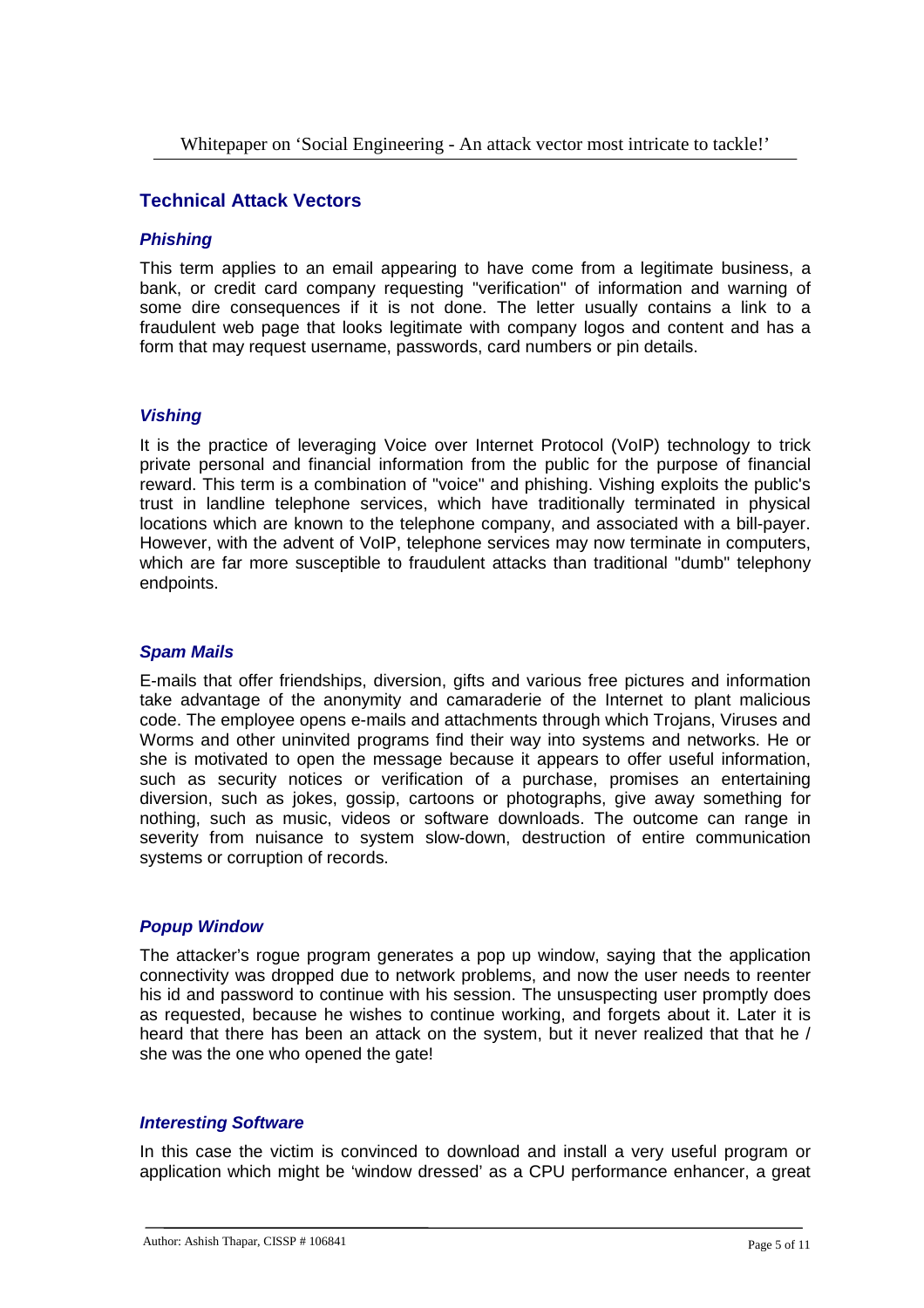system utility or as a crack to an expensive software package. In this case a 'Spyware' or a 'Malware' (such as a key logger) is installed through a malicious program disguised as an interesting message or a legitimate program.

#### **Non-Technical Attack Vectors**

#### **Pretexting / Impersonation**

This is the act of creating and using an invented scenario (the pretext) to persuade a target to release information or perform an action and is usually done over the telephone. It's more than a simple lie as it most often involves some prior research or set up and makes use of pieces of known information (e.g. date of birth, mother's maiden name, billing address etc.) to establish legitimacy in the mind of the target.

#### **Dumpster Diving**

Seldom would someone think that throwing away junk mail or a routine company document without shredding could be a risk. However, that is exactly what it could be, if the junk mail contained personal identification information, or credit card offers that a 'dumpster diver' could use in carrying out identity theft. The unsuspecting 'trash thrower' could give the Dumpster Diver his break. Company phone books, organization charts and locations of employees, especially management level employees who can be impersonated to the hacker's benefit. Unshredded procedure and policy manuals can help the hacker to become knowledgeable about the company's policies and procedures, and thus be able to convince the victim about their authenticity. The hacker can use a sheet of paper with the company letterhead to create official looking correspondence. A hacker can retrieve confidential information from the hard disk of a computer as there are numerous ways to retrieve information from disks, even if the user thinks the data has been 'deleted' from the disk.

#### **Spying and Eavesdropping**

A clever spy can determine the id and password by observing a user typing it in (Shoulder Surfing). All that needs to be done is to be there behind the user and be able to see his fingers on the keyboard. If the policy is for the helpdesk to communicate the password to the user via the phone, then if the hacker can eavesdrop or listen in to the conversation, the password has been compromised. An infrequent computer user may even be in the habit of writing the id and password down, thereby providing the spy with one more avenue to get the information.

#### **Acting as a Technical Expert**

This is the case where an intruder pretends to be a support technician working on a network problem requests the user to let him access the workstation and 'fix' the problem. The unsuspecting user, especially if not technically savvy, will probably not even ask any questions, or watch while the computer is taken over by the so called 'technician'. Here the user is trying to be helpful and doing his part in trying to fix a problem in the company's network.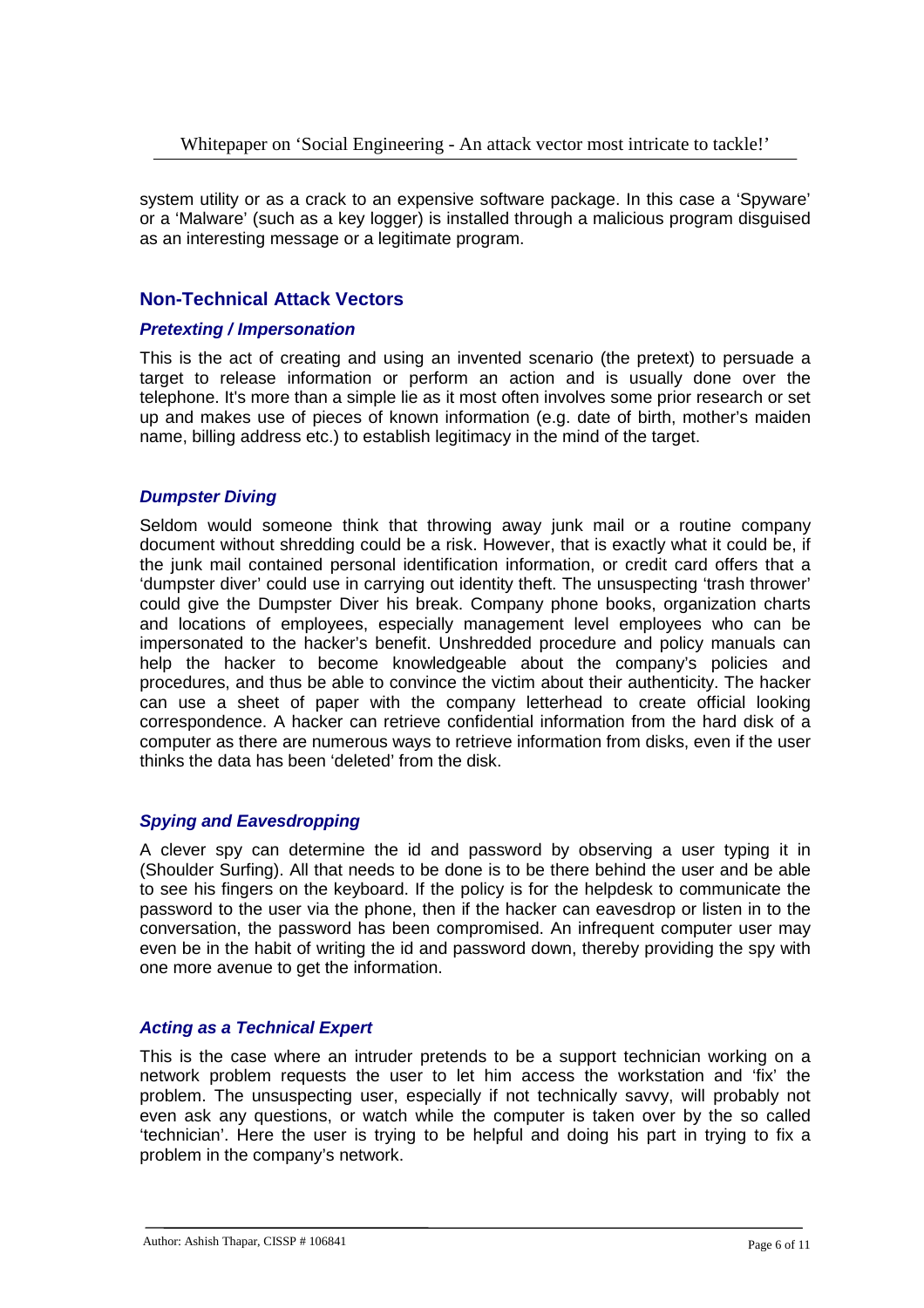#### **Support Staff**

Here a hacker may pose as a member of a facility support staff and do the trick. A man dressed like the cleaning crew, walks into the work area, carrying cleaning equipment. In the process of appearing to clean your desk area, he can snoop around and get valuable information – such as passwords, or a confidential file that you have forgotten to lock up, or make a phone call impersonating you from your desk. Or take the case of the deceptive telephone repairman. The intruder can pose as a repairman and walk up to your phone and fiddle around with the instrument, and the wiring etc, and in the process spy on your workplace for valuable information that has been left unsecured.

#### **Hoaxing**

A hoax is an attempt to trick an audience into believing that something false is real. Unlike a fraud or con (which is usually aimed at a single victim and are made for illicit financial or material gain), a hoax is often perpetrated as a practical joke, to cause embarrassment, or to provoke social change by making people aware of something. It also may lead to sudden decisions being taken due to fear of an untoward incident.

#### **Authoritative Voice**

The attacker can call up the company's computer help desk and pretend to have trouble accessing the system. He / she claims to be in a very big hurry, and needs his password reset immediately and demands to know the password over the phone. If the attacker adds credence to his / her story with information that has been picked up from other social engineering methods, the help desk personnel is all the more likely to believe the story and do as requested.

# **Impact of Social Engineering on the Organization**

Information Security is crucial for any organization as it has become part and parcel of 'business as usual' (BAU). If information security is not given priority, especially in the current environment with the variety of threats looming in the environment, even a small lapse in security can bring an organization down. The financial cost could be punitive to the organization and to the individual. There is also the cost of loss of reputation and goodwill, which can erode a company's base in the long run. For instance, a malicious individual can get access to credit card information that an online vendor obtains from customers. Once the customers find out that their credit information has been compromised, they will not want to do any more business with that vendor, as they would consider that site to be insecure. They could also initiate lawsuits against the company that will lower the reputation of the company and turn away prospective or existing clientele. Over the time, experts have come to the conclusion that despite the impression of the hacker being an outsider wanting to get 'in', the majority of violations are caused by either disgruntled employees or non-employees who have legitimate system access because of their job in the organization. In short, companies spend billions of dollars every year in improving hardware and software in order to block malicious attacks. But all of this is an effort in vain if end users are not adequately educated and they good security practices are not being followed.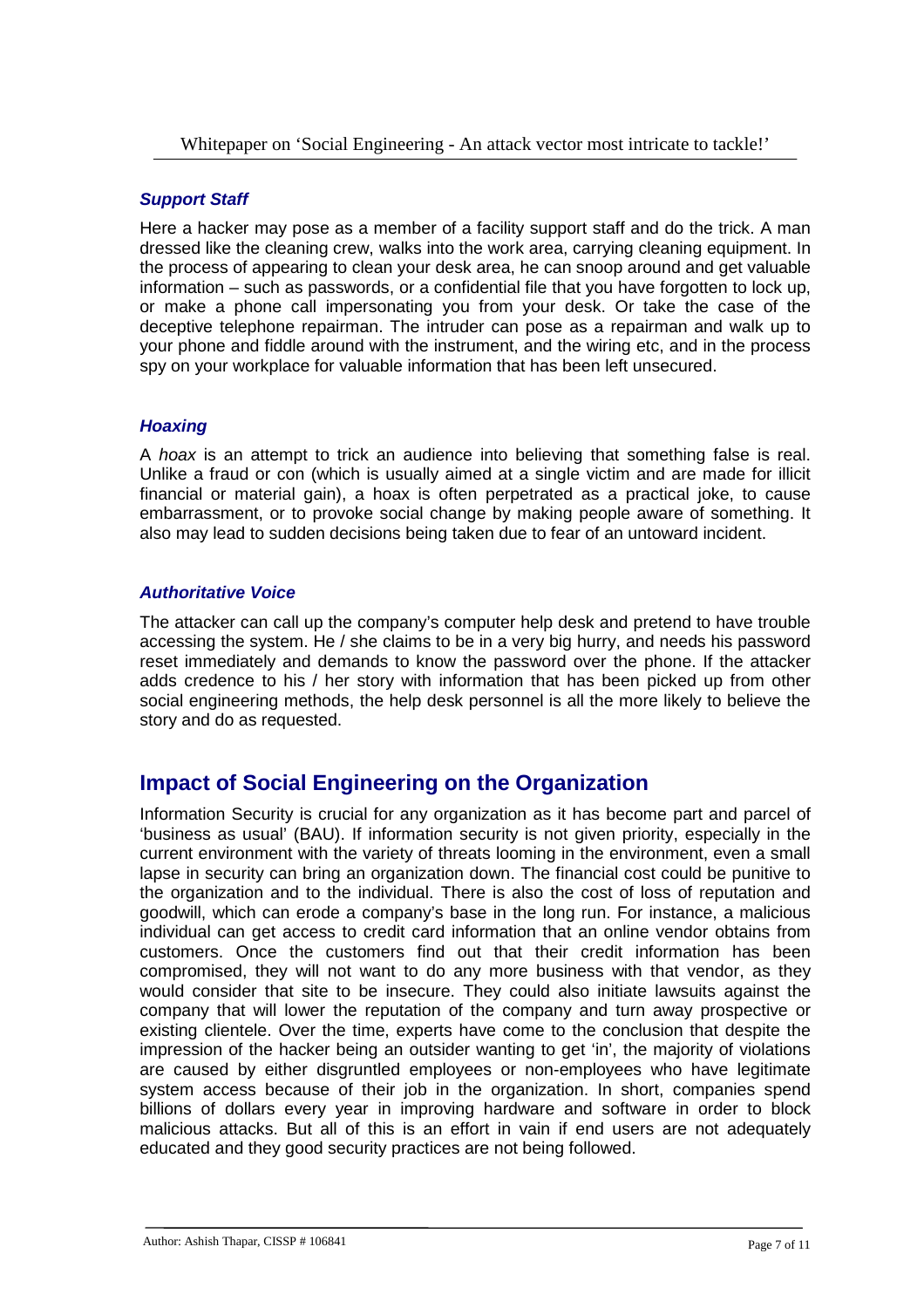Whitepaper on 'Social Engineering - An attack vector most intricate to tackle!'

## **Countermeasures & Safeguards**

Social engineering attacks are one of the hardest threats to defend against because they involve the 'human' element, which in itself is quite unpredictable. Nevertheless, there are some measures which can certainly bring the risk associated with social engineering to acceptable levels. While attacks on human judgment are immune to even the best of security defense systems, companies can mitigate the risk of social engineering with an active security culture throughout the organization that keeps on evolving as the threat landscape changes.



#### **Well Documented Security Policy**

A well-documented and accessible Security Policy, associated standards and guidelines form the foundation of a good security strategy. The policy should clearly document in simple terms, its scope and content in each area that it applies to. Along with each policy should be specified, the standards and guidelines to be followed in order to comply with the policy. Generally, a policy should contain policy statements on the domains such as following:

- Acceptable usage policy for acceptable business usage of email, computer systems, telephone, network etc.
- Information classification and handling for identifying critical information assets and associated handling instructions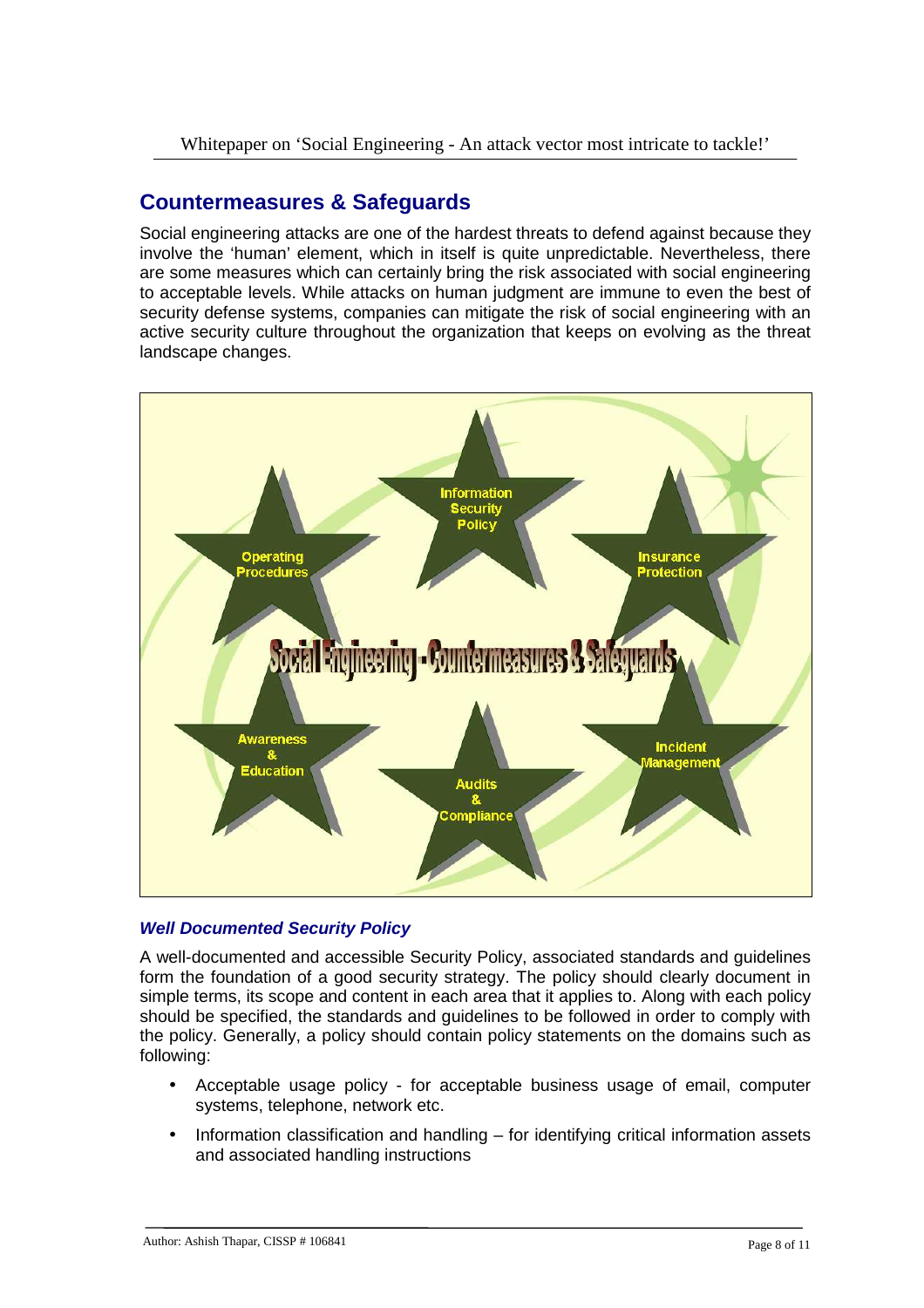- Personnel security screening prospective employees, contractors to ensure that they do not pose a security threat to the organization, if employed
- Physical security  $-$  to secure the facility from unauthorized physical access with the help of sign in procedures, electronic and biometric security devices etc.
- Information access control password usage and guidelines for generating secure passwords, access authorization and accountability procedures, securing remote access via modems etc. Automated password reset and synchronization tools can lift the responsibility of managing passwords from tech support and the help desk, without placing an undo burden on end users.
- Protection from viruses to secure the systems and information from viruses and similar threats
- Information security awareness training  $-$  to ensure that employees are kept informed of threats and counter measures and their responsibilities in securing company's assets
- Compliance monitoring  $-$  to continually ensure that the security policy is being complied with.

#### **Risk Assessment**

Risk Assessment is a systematic approach that helps management in understanding the risk factors that may adversely affect the organization's operational capabilities. It also helps in making 'informed decisions' about the extent of actions required to mitigate the risk. It involves prioritizing of Information Assets on the basis of risk associated with them. This helps in identification of most critical assets in the organization and focusing organization's energy and effort in protecting the same. If risk assessment is effectively carried out in an organization, the controls and safety procedures shall protect the most crucial asset against attacks.

#### **Awareness and Education**

Building awareness amongst users about the common techniques employed and behaviors targeted by a social engineer is an important part of the defense strategy. Educating employees on the damage done by such theft is also a must. There is no substitute for a good awareness campaign for implementing the 'social engineering' elements of a security policy. The elements of an awareness campaign depend on how the information is communicated to staff within the company. The more one reinforces the caution messages within the policies, the more successful is their implementation. The best way to create such awareness in a general non-security professional is through real life examples of companies have been hacked because of insider information, or even just negligence and ignorance on an employee's part.

#### **Audits and Compliance**

Having created the policy and educated the user is not enough, if no one conforms to the policy. Hence there is a need to audit the usage across the enterprise. For example, when a project is going through quality assurance, it should also go through security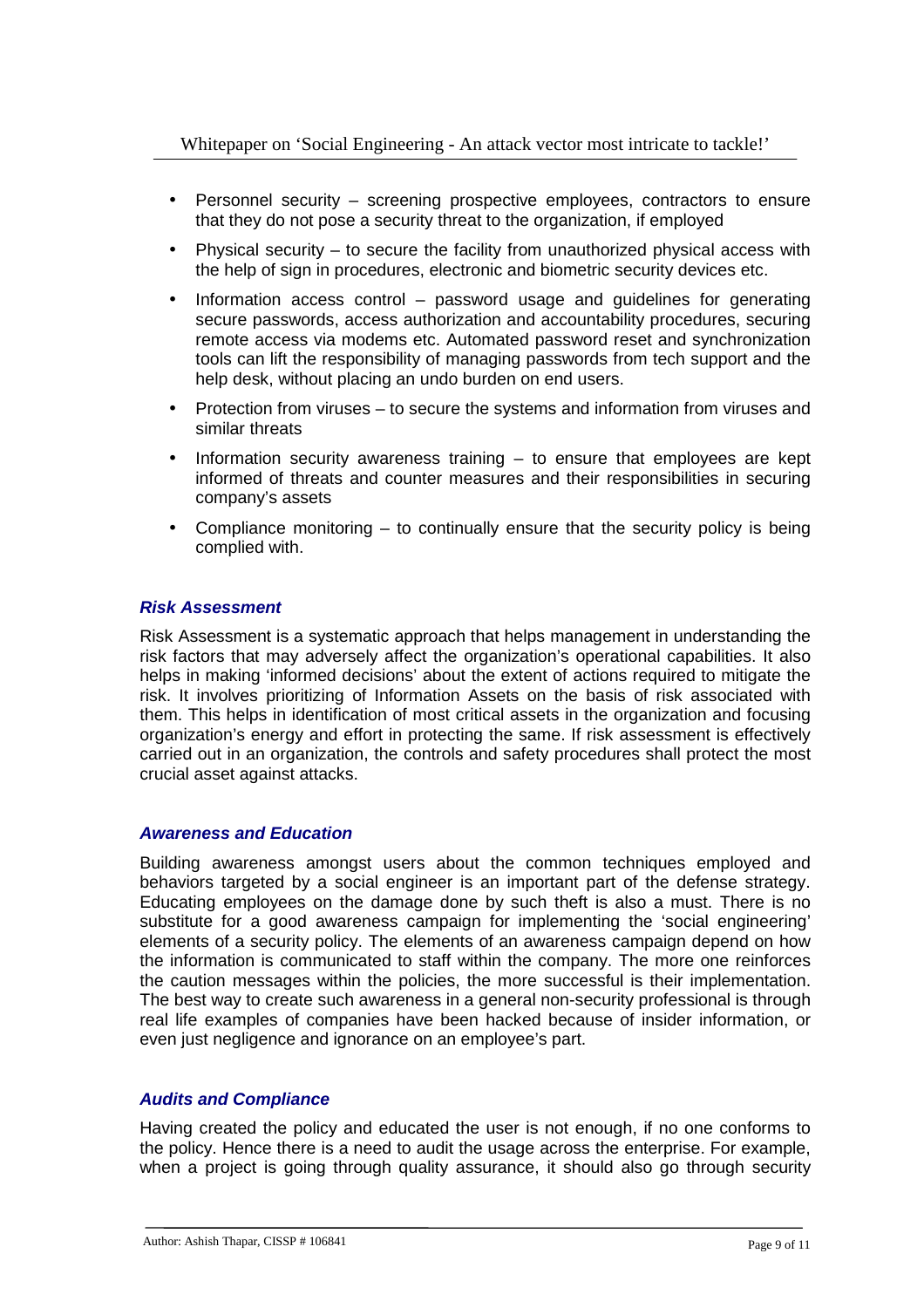policy compliance verification. Audit procedures must be in place, to verify for example that the help desk person is not communicating passwords over the phone or via unencrypted email. Periodically Managers should review the access of their employees. Security audits should confirm that employees who no longer need access do not have access. Access points such as entry doors etc should be routinely monitored. This will ensure that employees are complying with policy regarding access to secured locations. Employee workspaces should undergo random inspection to ensure that confidential material is always secured in locked cabinets. Workstations should be locked down and password protected screensavers should be in use.

#### **Identity Management**

It is important for organizations to have a unique identifier for each employee. This is often used as their ID to access all computer systems, and also as the key identifier for the individual in the organization. However, keeping the base for personnel identification distinct from that used for computer systems can mitigate this risk. It may lead to some additional work, but it will surely help to limit the damage from an attack.

#### **Operating Procedures**

Standard operating procedures, especially those related to providing security access or clearance, should have a cross verification or 'call back' step before the request is granted. This will reduce the number of times the hacker can get away with trying to impersonate a legitimate user.

#### **Security Incident Management**

When a social engineering attack occurs, make sure that the service desk staff knows how to manage the incident. Each incident provides fresh inputs for an ongoing review of security within the incident response model. To manage an incident, service desk staff must have a robust incident-reporting protocol that records the following information:

- Target name
- Target department
- Date
- Attack vector
- Attack description
- Attack outcome
- Attack effect
- Recommendations

By recording incidents, it is possible to identify patterns and possibly preempt further attacks.